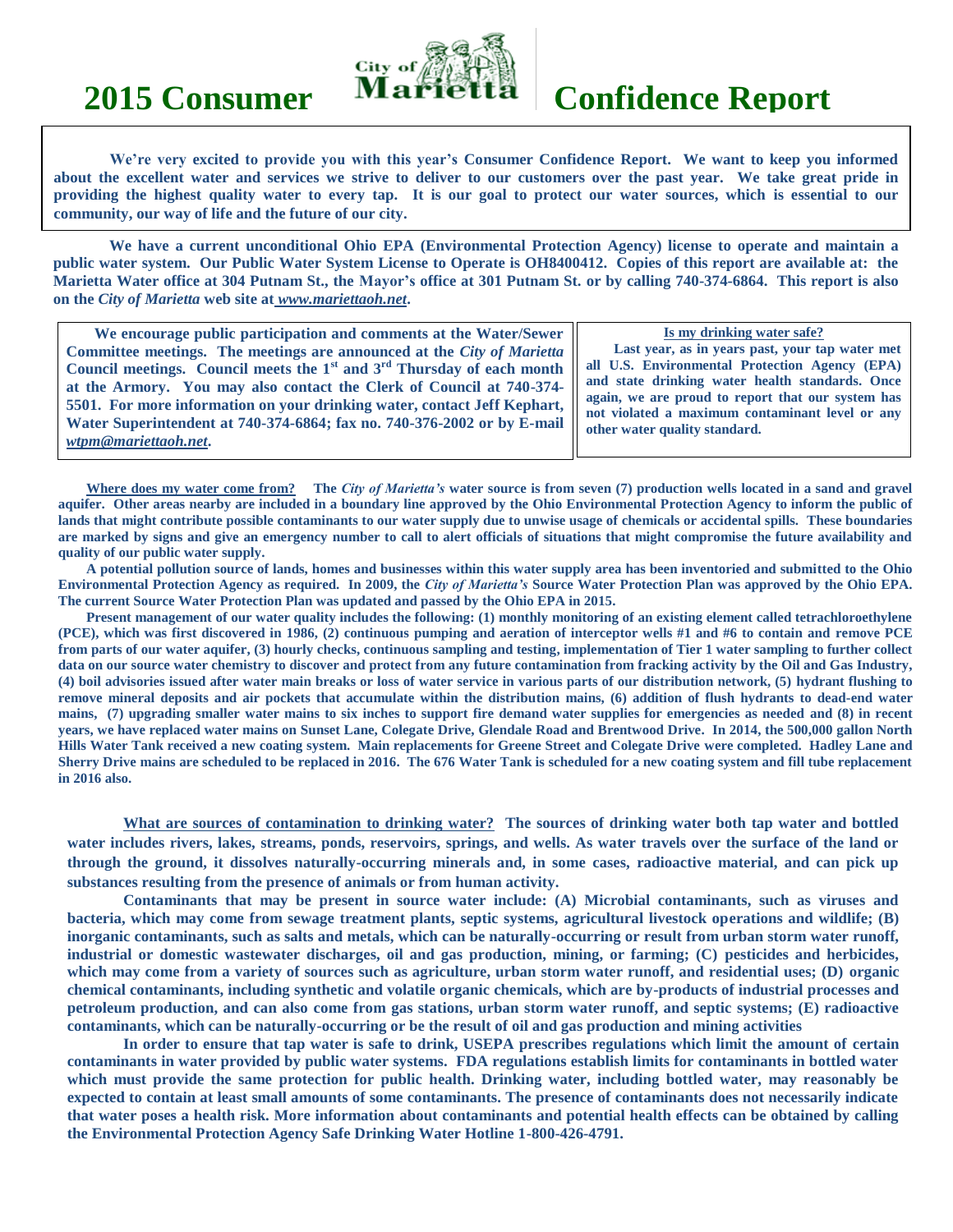**Who Needs To Take Special Precautions?**



**Some people may be more vulnerable to contaminants in drinking water than the general population. Immuno-compromised persons such as persons with cancer undergoing chemotherapy, persons who have undergone organ transplants, people with HIV/AIDS or other immune system disorders, some elderly, and infants can be particularly at risk from infection. These people should seek advice about drinking water from their health care providers. EPA/CDQ guidelines on appropriate means to lessen the risk of infection by cryptosporidium and other microbial contaminants are available from the Safe Drinking Water Hotline 1-800-426-4791.**

## **About Your Drinking Water**

**The EPA requires regular sampling to ensure drinking water safety. The** *City of Marietta*  **conducted sampling for bacteria; nitrates; volatile organic; total trihalomethanes, total haloacetic acids, total chlorine, lead and copper during 2015***.* **Samples were collected for a total of 69 different contaminants most of which were not detected in the** *City of Marietta* **water supply. The Ohio EPA requires us to monitor for some contaminants less than once per year because the concentrations of these contaminants do not change frequently. Some of our data, though accurate, is more than one year old.**

**If present, elevated levels of lead can cause serious health problems, especially for pregnant women and young children. Lead in drinking water is primarily from materials and components associated with service lines and home plumbing. The** *City of Marietta* **Water Treatment Plant is responsible for providing high quality drinking water, but cannot control the variety of materials used in plumbing components. When your water has been sitting for several hours, you can minimize the potential for lead exposure by flushing your tap for 30 seconds to 2 minutes before using water for drinking or cooking. If you are concerned about lead in your water, you may wish to have your water tested. Information on lead in drinking water, testing methods, and steps you can take to minimize exposure is available from the Safe Drinking Water Hotline at 1-800-426-4791 or at** *<http://www.epa.gov/safewater/lead>*.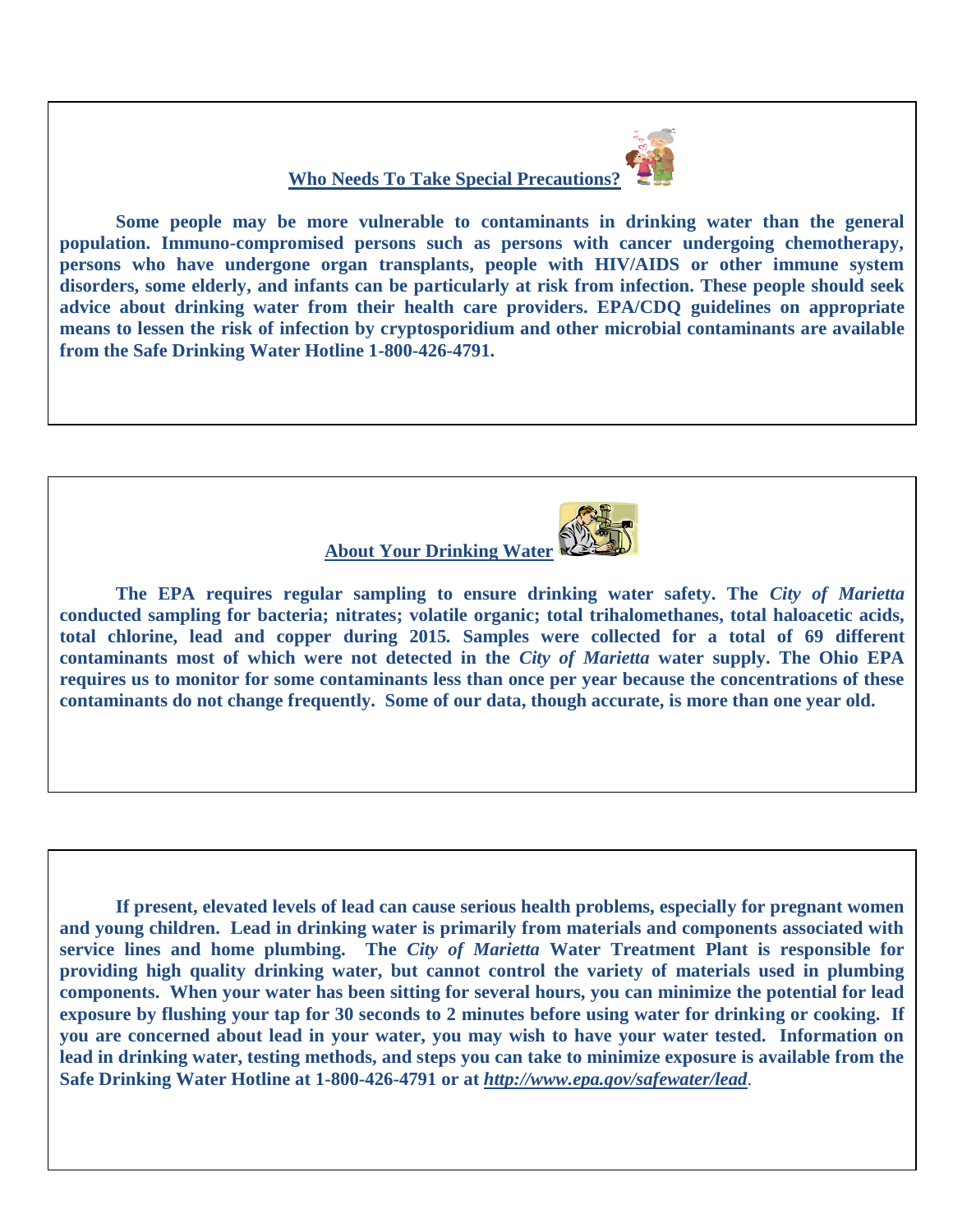#### **Help Protect Our Well Field**

**The** *City of Marietta* **relies on ground water resources to provide drinking water to your home and local businesses. As a resident or business, please be aware that the actions you take within or near the well head protection area can affect the quality and cost of clean drinking water. Ground water contamination can occur through the improper disposal of chemicals, such as cleaning, automotive, and lawn/garden products, as well as motor oil, furniture strippers, and oil and latex based paints. Storm water runoff can carry these pollutants to areas of infiltration, potentially contaminating ground water. Improper disposal methods include: pouring chemicals on the ground, down a sink or toilet that is connected to a septic system, or down a storm drain that drains to ground water through a dry well or drains directly into a nearby stream or river.** 

### **Healthy Habits for Cleaner Water by Kathy Davis, Washington Soil and Water Conservation**

**Streams:** As storm water flows over driveways, lawns, and sidewalks, it picks up debris, chemicals, dirt, and other pollutants. Storm water can flow into a storm sewer system or directly to a lake, stream, river, or wetland. Anything that enters a storm sewer system is discharged untreated into the water bodies we use for swimming and fishing. As water moves downstream, even the ocean can be affected by the quality of storm water runoff from this area.

**Ground Water:** Some storm water runoff infiltrates soil and can become part of the ground water aquifer that supplies drinking water. The *City of Marietta* relies on ground water and our water treatment system to supply a safe supply of water to residents and businesses. Reducing storm water pollution can not only protect the quality of ground water, but reduce the cost of further treatment of that water for our consumption.

#### **As a homeowner or business, please consider the following healthy habits to reduce storm water pollution:**

- Before beginning an outdoor project, locate the nearest storm drains and protect them from debris and other materials.
- Sweep up and properly dispose of construction debris such as concrete and mortar.
- Use hazardous substances like paints, solvents, and cleaners in the smallest amounts possible, and follow the directions on the label. Clean up spills immediately, and dispose of the waste safely. Store substances properly to avoid leaks and spills.
- Purchase and use nontoxic, biodegradable, recycled and recyclable products whenever possible.
- For latex paint Clean paint brushes using lots of hot water and dispose of to a waste system.
- For oil paint Store brushes for next day's use in a cool dry place after placing in a sealed bag. With your project complete, dry brushes completely prior to disposing with household trash.
- Dispose of excess paints through a household hazardous waste collection program, or donate to organizations or neighbors.
- Reduce the amount of paved area and increase the amount of vegetated area in your yard. Use native plants in your landscaping to reduce the need for watering during dry periods. Consider directing downspouts away from paved surfaces onto lawns and other measures to increase infiltration and reduce polluted runoff.
- Wash vehicles over the grass or at a commercial car wash. (Homeowners)
- Wash vehicles at a commercial car wash. (Businesses)
- Discharge mowing debris back to your lawn keeping mowing debris from washing into storm drains, streams, and ditches.
- Properly dispose of solid waste, keeping it out of contact with rain water. Keep your dumpster lids closed.

Information was provided by the United State Environmental Protection Agency.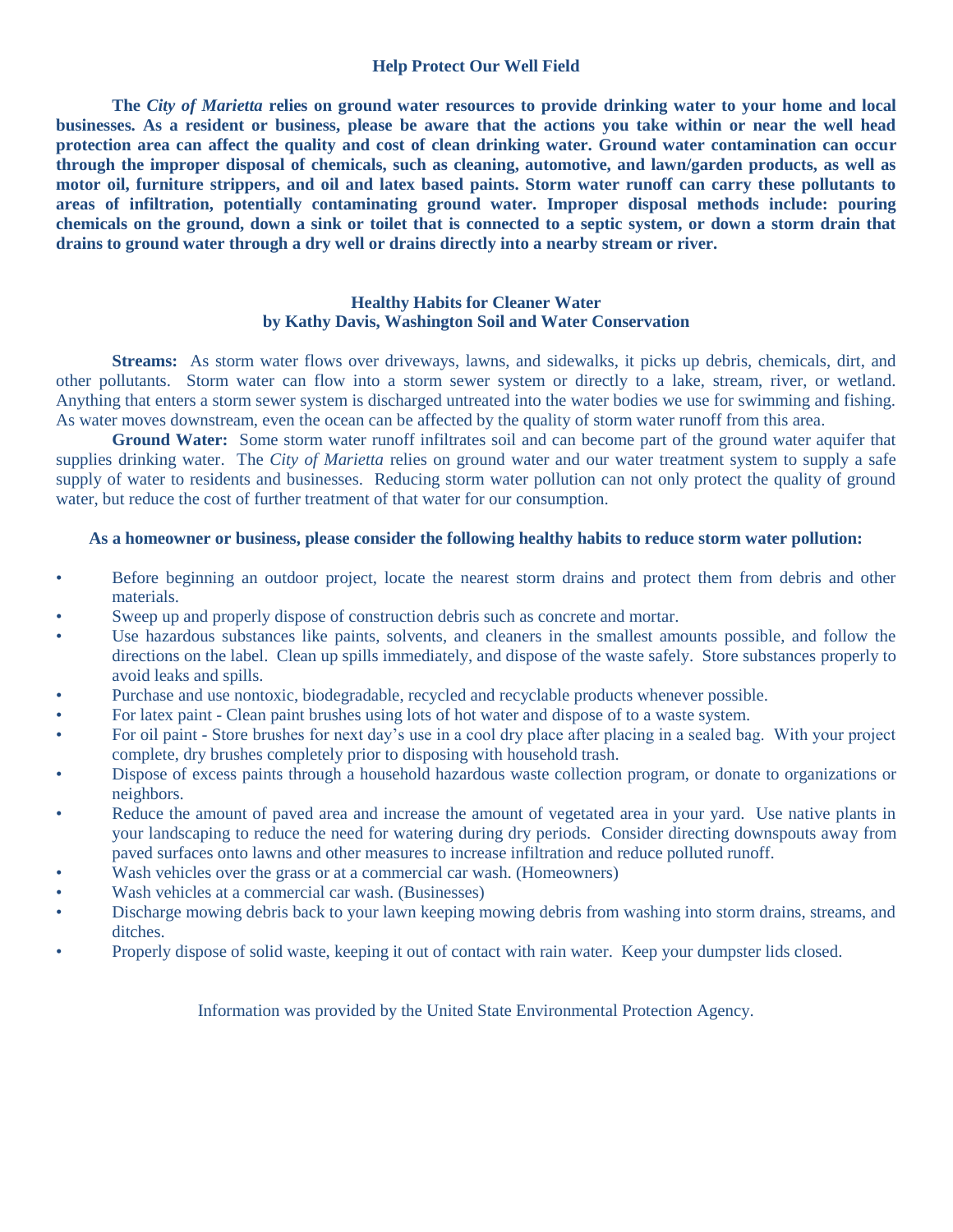#### **Water Quality Data Table**

**The table below lists all of the drinking water contaminants that we detected during the calendar year of this report. The presence of contaminants in the water does not necessarily indicate that the water poses a health risk. Unless otherwise noted, the data presented in this table is from testing done in the calendar year of the report. The EPA or the State EPA requires us to monitor for certain contaminants less than once per year because the concentrations of these contaminants do not change frequently.**

| Disinfectants and Collection<br>Disinfection By-<br>Products | Date                         | Level<br>Detected            | Range of<br>Levels<br>Detected    | <b>MCLG</b>              | <b>MCL</b>           | Units |                | Violation Typical Source of Contamination                                                                                           |
|--------------------------------------------------------------|------------------------------|------------------------------|-----------------------------------|--------------------------|----------------------|-------|----------------|-------------------------------------------------------------------------------------------------------------------------------------|
| Chlorine                                                     | 2015                         | 1.4                          | $1.0 - 1.4$                       | $MRDLG = 4$              | $MRDL = 4$           | ppm   | $\mathbf N$    | Water additive used to control<br>microbes.                                                                                         |
| Haloacetic<br>Acids (HAA5)                                   | 2015                         | 9.40                         | $< 6 - 12.3$                      | No goal for<br>the total | 60                   | ppb   | $\mathbf N$    | By-product of drinking water<br>disinfection.                                                                                       |
| <b>Total</b><br>Trihalomethanes<br>(TTHM)                    | 2015                         | 51.4                         | 20.9-53.6                         | No goal for<br>the total | 80                   | ppb   | N              | By-product of drinking water<br>disinfection.                                                                                       |
| Contaminants                                                 | Inorganic Collection<br>Date | Highest<br>Level<br>Detected | Range of<br>Levels<br>Detected    | <b>MCLG</b>              | <b>MCL</b>           | Units | Violation      | Typical Source of Contamination                                                                                                     |
| <b>Barium</b>                                                | $6 - 7 - 13$                 | 0.011                        | $0.011 - 0.011$                   | $\overline{2}$           | $\overline{2}$       | ppm   | $\mathbf N$    | Discharge of drilling wastes;<br>Discharge from metal refineries;<br>Erosion of natural deposits.                                   |
| Fluoride                                                     | 2015                         | 1.06                         | $0.78 - 1.06$                     | $\overline{4}$           | 4.0                  | ppm   | $\overline{N}$ | Erosion of natural deposits;<br>Water additive which promotes<br>strong teeth; Discharge from<br>fertilizer and aluminum factories. |
| Nitrate [measured<br>as Nitrogen]                            | $6 - 2 - 15$                 | 1.61                         | 1.61                              | 10                       | 10                   | ppm   | $\overline{N}$ | Runoff from fertilizer use;<br>Leaching from septic tanks,<br>sewage; Erosion of natural deposits.                                  |
| Lead and Copper                                              | Collection<br>Date           | 90th<br>Percentile           | # of<br><b>Samples</b><br>Over AL | <b>MCLG</b>              | Action<br>Level (AL) | Units | Violation      | Typical Source of Contamination                                                                                                     |
| Copper                                                       | 2015                         | 0.0137                       | $\overline{0}$                    | 1.3                      | 1.3                  | ppm   | $\overline{N}$ | Erosion of natural deposits;<br>Leaching from wood preservatives;<br>Corrosion of household plumbing<br>systems.                    |
| Lead                                                         | 2015                         | $\mathbf{0}$                 | $\mathbf{0}$                      | $\mathbf{0}$             | 15                   | ppb   | $\mathbf N$    | Corrosion of household plumbing<br>systems; Erosion of natural deposits.                                                            |
|                                                              |                              |                              |                                   |                          |                      |       |                |                                                                                                                                     |

**Maximum Contaminant Level Goal or MCLG: The level of a contaminant in drinking water below which there is no known or expected risk to health. MCLGs allow for a margin of safety.**

 **Maximum Contaminant Level or MCL: The highest level of a contaminant that is allowed in drinking water. MCLs are set as close to the MCLGs as feasible using the best available treatment technology.**

 **Action Level: The concentration of a contaminant which, if exceeded, triggers treatment or other requirements which a water system must follow.**

 **ppm: milligrams per liter or parts per million - or one ounce in 7,350 gallons of water.**

 **ppb: micrograms per liter or parts per billion - or one ounce in 7,350,000 gallons of water.**

 **Action Level Goal (ALG): The level of a contaminant in drinking water below which there is no known or expected risk to health. ALGs allow for a margin of safety.**